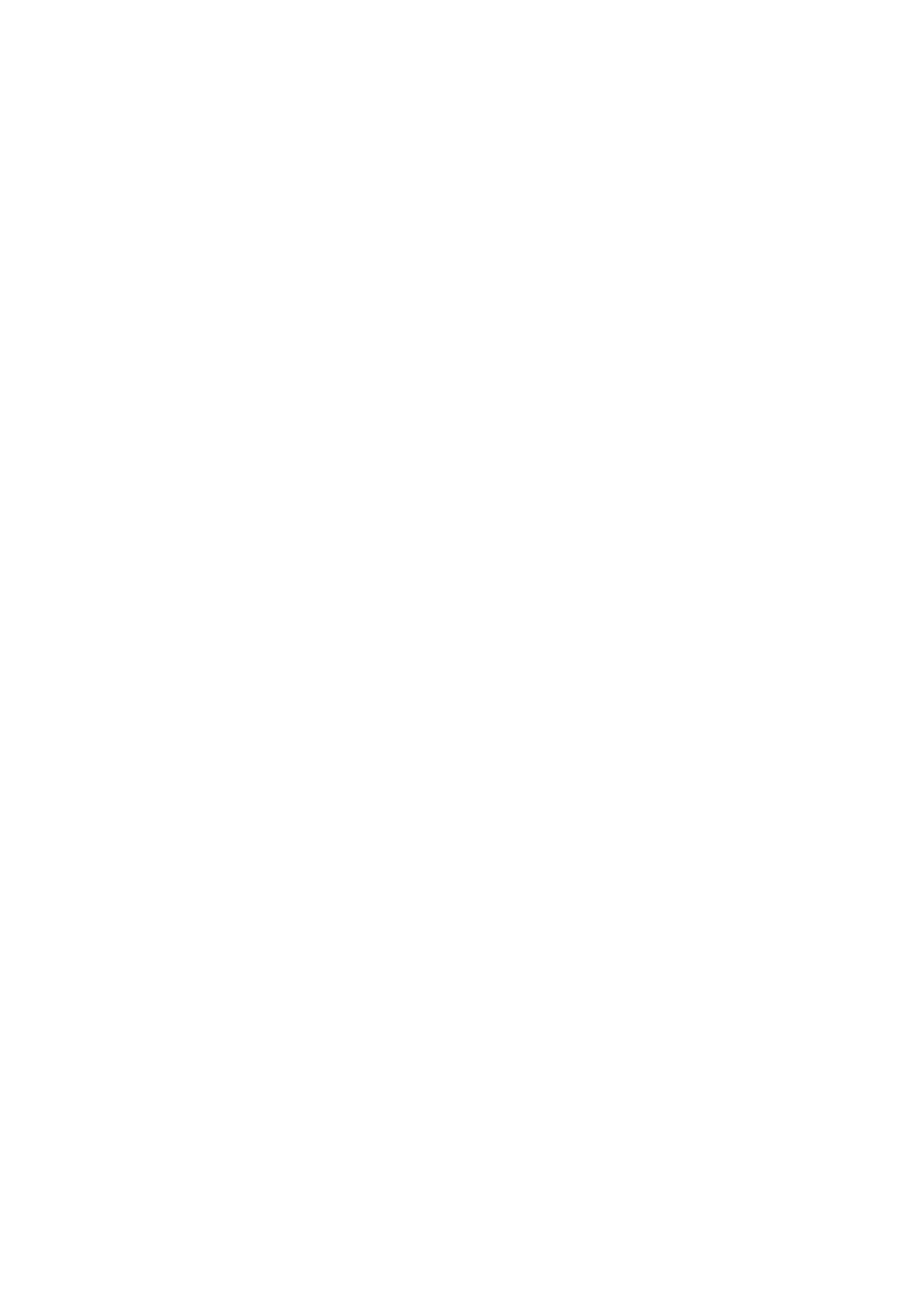### **Contents**

| <b>Background</b>                                            | $\mathbf 2$    |  |  |
|--------------------------------------------------------------|----------------|--|--|
| Competent authority                                          | $\overline{2}$ |  |  |
| Application                                                  | $\overline{2}$ |  |  |
| Conclusion of the competent authority on the risk assessment | 3              |  |  |
| Decision on the application to amend the MRLs                |                |  |  |
| The active substance and formulated product                  | $\mathbf 2$    |  |  |
| Appendix 1 – GAPs supported by the assessment                | 3              |  |  |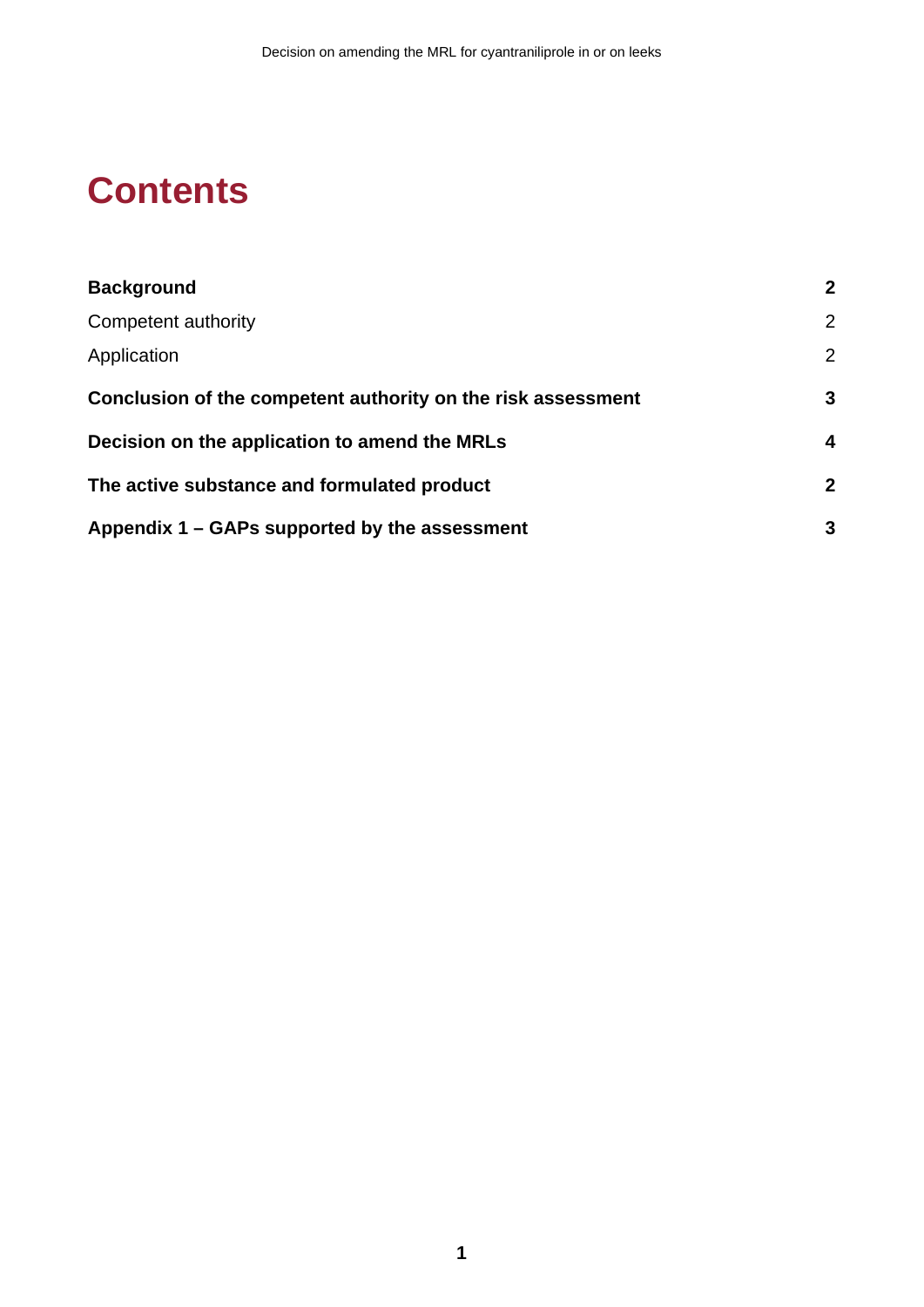## <span id="page-3-0"></span>**Background**

### <span id="page-3-1"></span>**Competent authority**

The risk assessment associated with amending the MRLs for Great Britain has been conducted by the Chemicals Regulation Division (CRD) of the Health and Safety Executive (HSE).

### <span id="page-3-2"></span>**Application**

Cyantraniliprole is an approved active substance in Great Britain.

In accordance with Article 53 of Regulation (EC) No 1107/2009, [1](#page-3-3) HSE received an application for an emergency authorisation on leeks owing to an outbreak of onion thrips.

In accordance with Article 16 of Regulation (EC) No 396/[2](#page-3-4)005,<sup>2</sup> HSE received an application to set a temporary MRL (tMRL) for leeks.

HSE as the competent authority drew up an Evaluation Report (ER) that included its Reasoned Opinion (RO) on the risk to consumers associated with amending the MRLs.

<span id="page-3-3"></span><sup>1</sup> Retained [Regulation \(EC\) No 1107/2009 concerning the placing of plant protection products on the market](https://www.legislation.gov.uk/eur/2009/1107/contents) (as it applies in Great Britain, pursuant to the European Union (Withdrawal) Act 2018 and European Union (Withdrawal Agreement Act 2020). Great Britain ("GB") refers to England, Scotland and Wales.

<span id="page-3-4"></span><sup>2</sup> Retained [Regulation \(EC\) No 396/2005 on maximum residue levels of pesticides in or on food and feed of](https://www.legislation.gov.uk/eur/2005/396/contents)  [plant and animal origin](https://www.legislation.gov.uk/eur/2005/396/contents) (as it applies in Great Britain, pursuant to the European Union (Withdrawal) Act 2018 and European Union (Withdrawal Agreement Act 2020). Great Britain ("GB") refers to England, Scotland and Wales.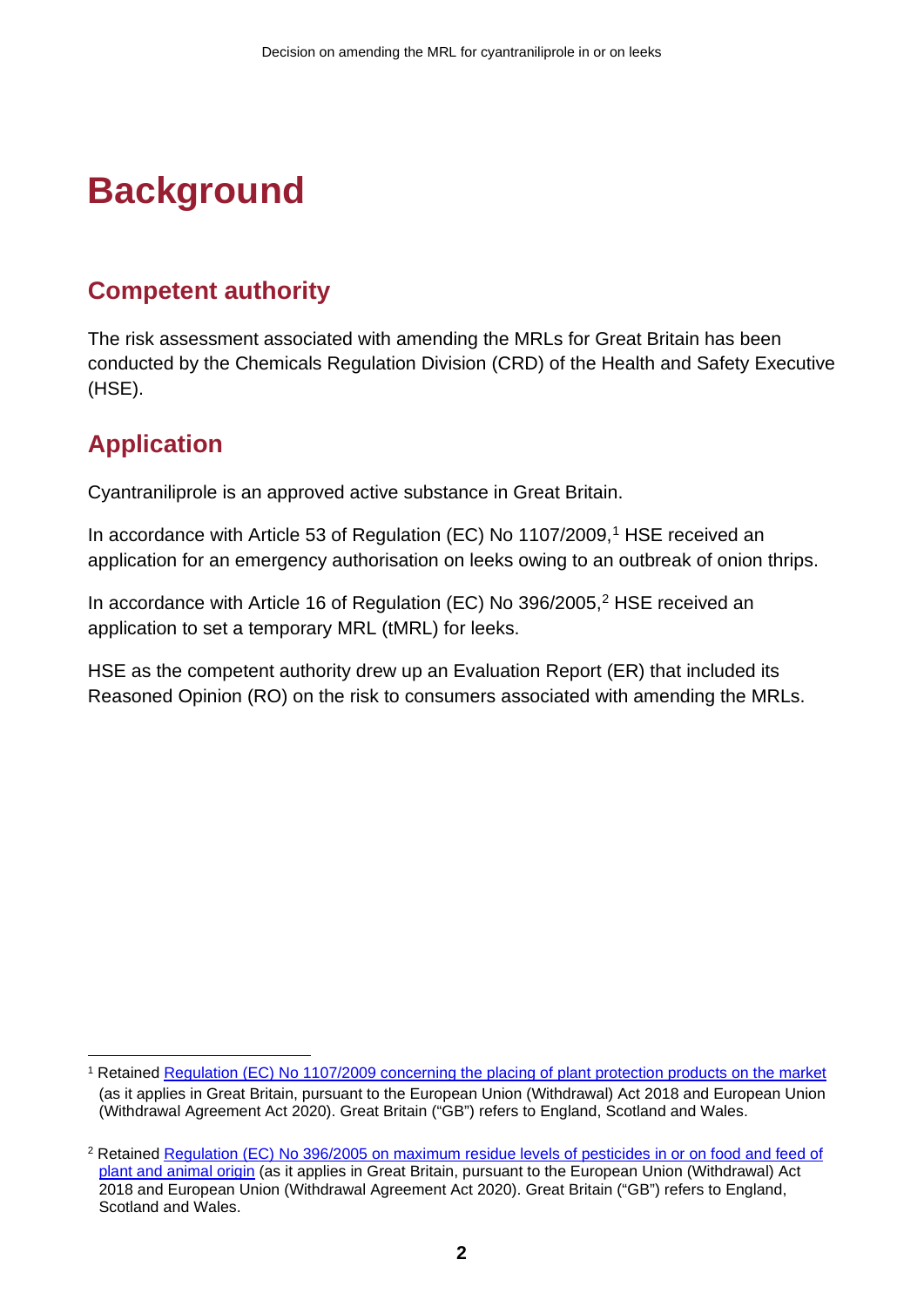### <span id="page-4-0"></span>**Conclusion of the competent authority on the risk assessment**

The competent authority concluded that the proposed use of cyantraniliprole on leeks will not result in consumer exposures exceeding the toxicological reference values and therefore is unlikely to have harmful effects on human health.

Full details of the assessment, including the dietary exposure estimates and the list of endpoints, are outlined in the ER/RO (Application Reference Number COP 2022/00105).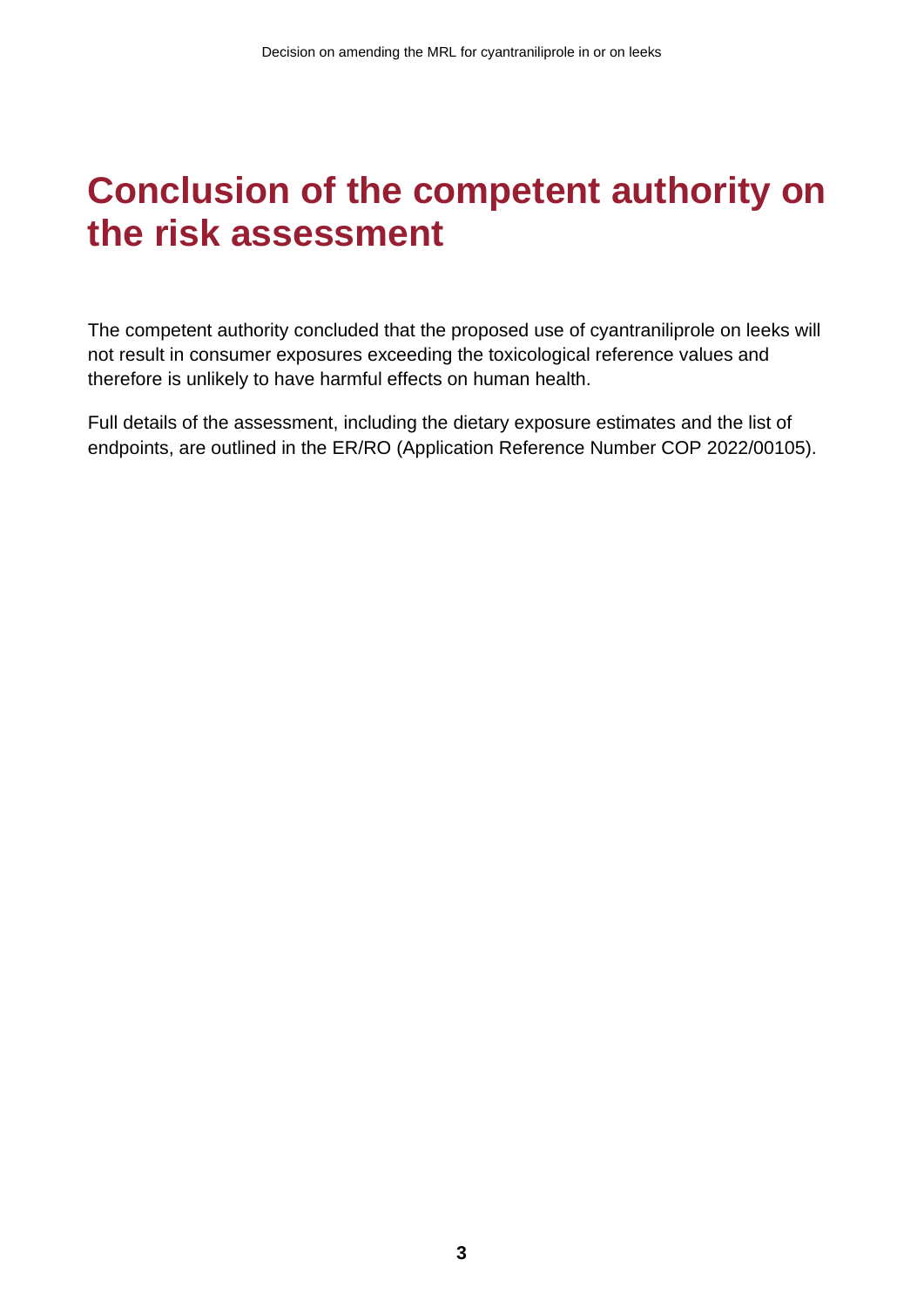## <span id="page-5-0"></span>**Decision on the application to amend the MRLs**

An emergency authorisation for the use of cyantraniliprole on Leeks has been granted. Therefore, in accordance with Article 14 of Regulation (EC) No 396/2005, the MRL outlined in Table 1 will be amended in the GB MRL Statutory Register. The MRL will be set in Part 3 of the Register.

The MRL will be set on a temporary basis for a period of 5 years to cover the emergency authorisation and to account for the period treated goods may remain in the supply chain. After 5 years the tMRL will fall to the LOQ of 0.01\* mg/kg.

In the ER/RO, recommendations were also made for tMRLs for cyantraniliprole on a number of other commodities. Decisions on these assessments will be delivered separately.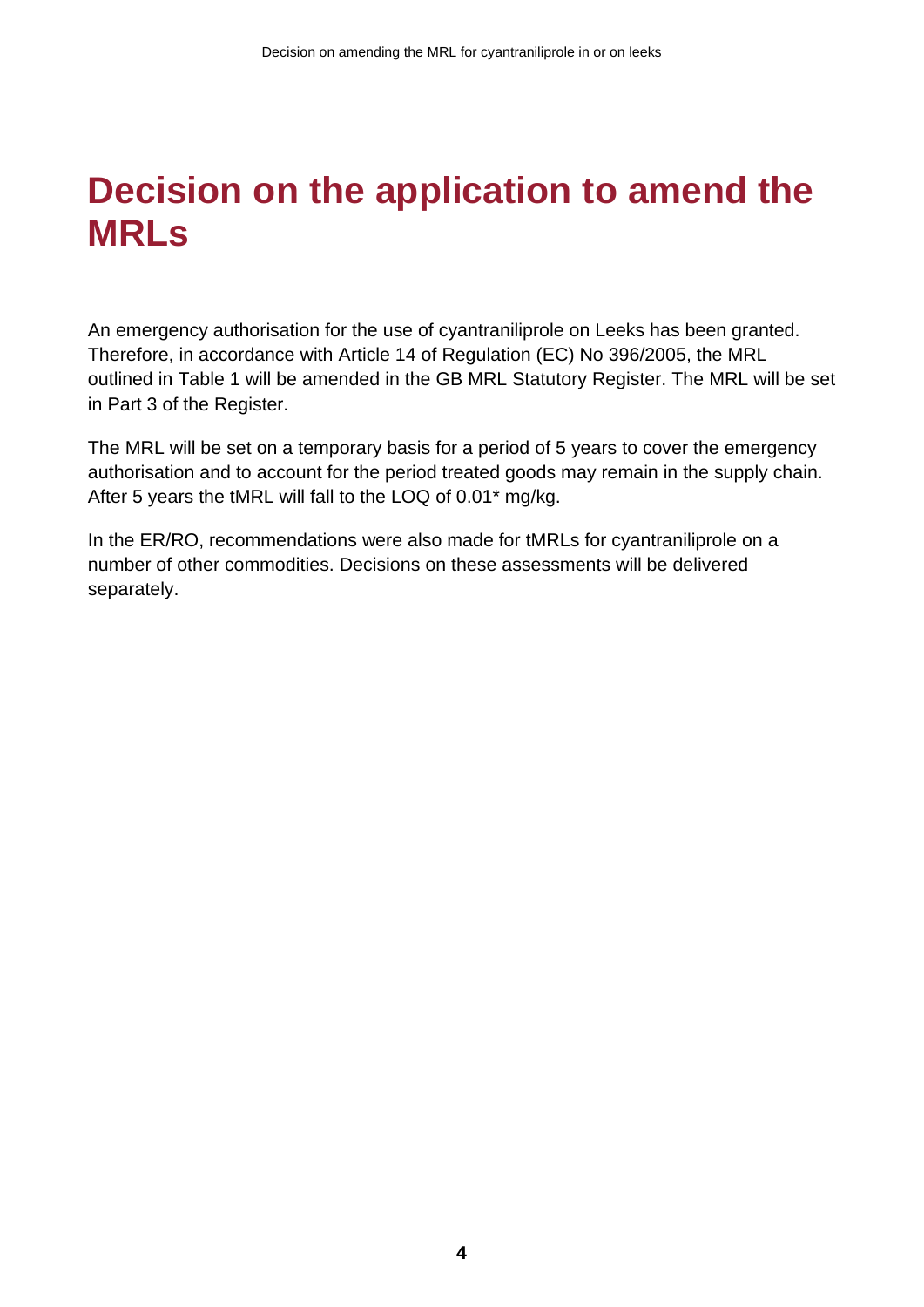| <b>Product</b> | <b>Product</b> | <b>Existing</b><br>New or |                          | <b>Comments</b>                                                               |  |  |  |  |
|----------------|----------------|---------------------------|--------------------------|-------------------------------------------------------------------------------|--|--|--|--|
| code           |                | <b>GB</b><br><b>MRL</b>   | amended<br><b>GB MRL</b> |                                                                               |  |  |  |  |
|                |                |                           |                          |                                                                               |  |  |  |  |
|                |                | (mg/kg)                   | (mg/kg)                  |                                                                               |  |  |  |  |
|                |                |                           |                          | Enforcement residue definition for products of plant origin: cyantraniliprole |  |  |  |  |
| 0270060        | Leeks          | $0.01*$                   | 0.6                      | tMRL to cover an emergency                                                    |  |  |  |  |
|                |                |                           |                          | authorisation.                                                                |  |  |  |  |
|                |                |                           |                          | The MRL is sufficiently supported                                             |  |  |  |  |
|                |                |                           |                          | by data.                                                                      |  |  |  |  |
|                |                |                           |                          | A risk to consumers is unlikely.                                              |  |  |  |  |

#### **Table 1 MRLs to be amended in the GB MRL Statutory Register**

\* Indicates that the MRL is set at the limit of quantification/determination

#### **Date of entry into force**

The MRL shall enter into force and appear in the **GB MRL Statutory Register** on 1 June 2022.

**The GB MRL Statutory Register should be consulted to verify the MRL set and the legal provisions established.** 

#### **Expiry of the tMRL**

The tMRL will be valid until **31 May 2027** and after this date the MRL will be 0.01\* mg/kg, unless amended by a further decision.

All other MRLs remain unchanged in the Register.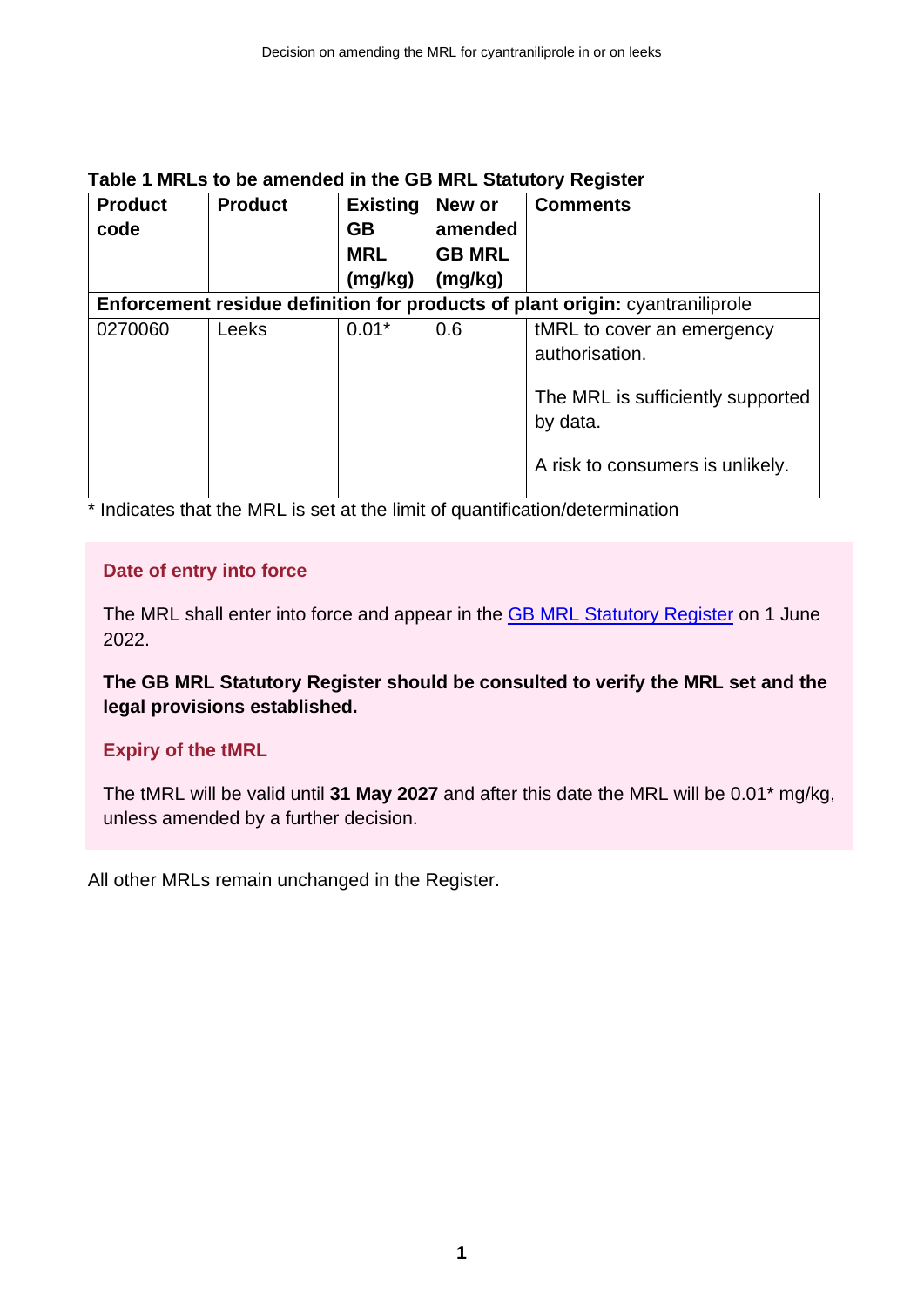### <span id="page-7-0"></span>**The active substance and formulated product**

#### **Active substance**

| <b>ISO common name</b>       | Cyantraniliprole                                                                                         |
|------------------------------|----------------------------------------------------------------------------------------------------------|
| <b>Chemical name (IUPAC)</b> | 3-bromo-1-(3-chloro-2-pyridyl)-4'-cyano-2'-<br>  methyl-6'-(methylcarbamoyl)pyrazole-5-<br>carboxanilide |

#### **Formulated product**

| <b>Product name</b>             | Benevia 10OD        |
|---------------------------------|---------------------|
| Formulation type and code       | Oil dispersion (OD) |
| <b>Active substance content</b> | $100$ g/L           |
| <b>Function</b>                 | Insecticide         |
| <b>Effective against</b>        | <b>Onion Thrips</b> |
| <b>Field of use</b>             | Outdoor/GB          |
| <b>Application method</b>       | Spray               |

Full details of the Good Agricultural Practices (GAPs) are outlined in Appendix 1.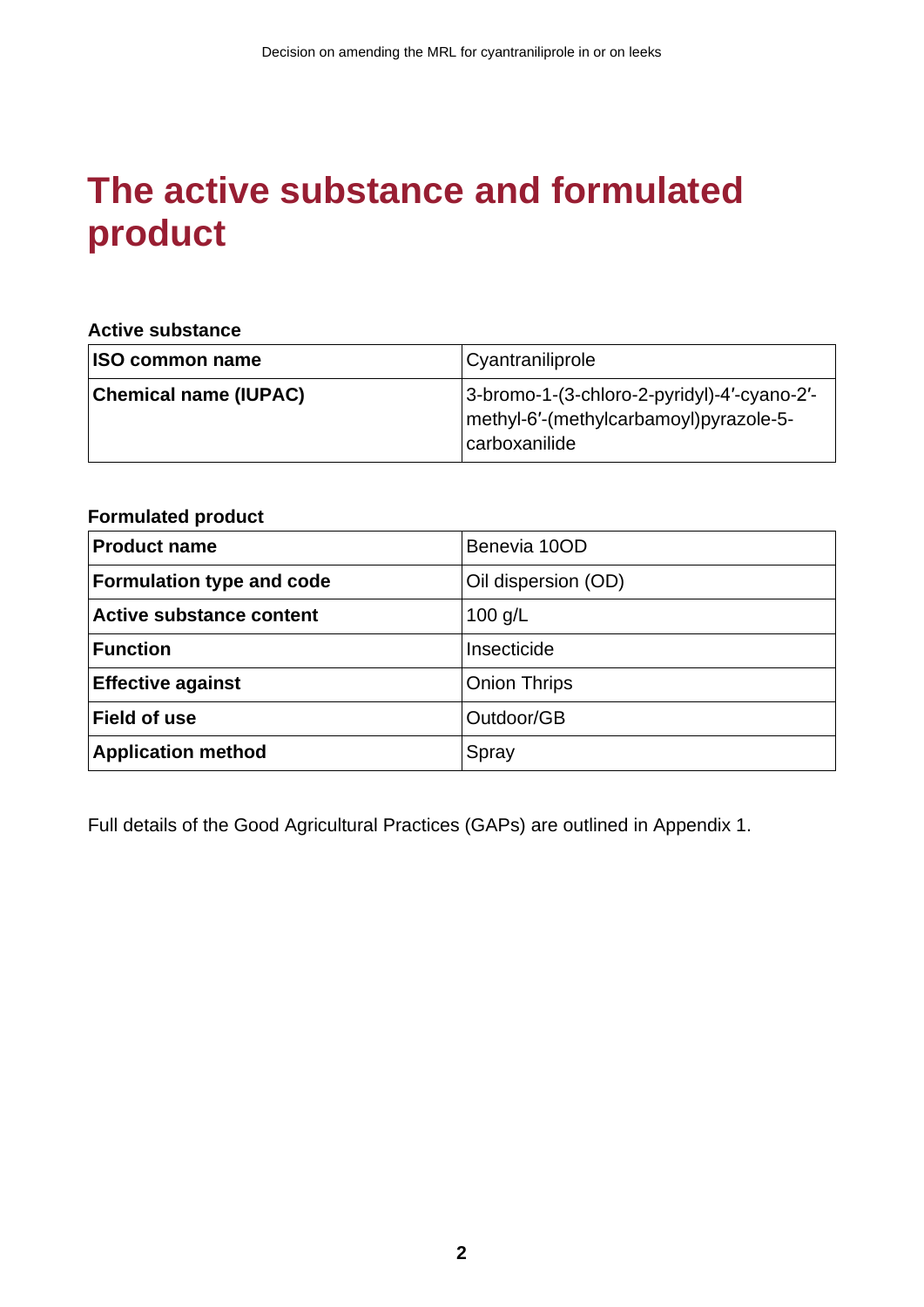### **Appendix 1 – GAPs supported by the assessment**

PPP (product name and/or code): Benevia 10OD Active substance: Cyantraniliprole

| Crop      | <b>GB</b>        | Product | F   | Pests or              | Preparation |       | Application   |          |        | <b>Application rate per</b> |       |         | PHI        | <b>Remarks</b> |  |
|-----------|------------------|---------|-----|-----------------------|-------------|-------|---------------|----------|--------|-----------------------------|-------|---------|------------|----------------|--|
| and/or    | or               | name    | or  | <b>Group of pests</b> |             |       |               |          |        | treatment                   |       |         | (days)     |                |  |
| situation | Country          |         | G   | controlled            | <b>Type</b> | Conc. | method        | range of | number | <b>Interval</b>             | kg    | Water   | kg a.s./ha | (m)            |  |
| (a)       | For              |         | Or  | (c)                   | $(d-f)$     | a.s.  | kind          | growth   | min-   | between                     | a.s   | (L/ha)  | min-max    |                |  |
|           | Import           |         |     |                       |             | (i)   | (f-h)         | stages   | max    | application                 | /hL   | min-    | (1)        |                |  |
|           | <b>Tolerance</b> |         | (b) |                       |             |       |               | & season | (k)    | (min)                       | min-  | max     |            |                |  |
|           |                  |         |     |                       |             |       |               | (j)      |        |                             | max   |         |            |                |  |
|           |                  |         |     |                       |             |       |               |          |        |                             | (1)   |         |            |                |  |
| Leeks     | GB               | Benevia |     | Onion Thrips          | <b>OD</b>   | 100   | Conventional  |          | 2      | 7 days                      | 9.4   | $300 -$ | 75 g       | 14             |  |
|           | (England         | 10OD    |     |                       |             | g/L   | hydraulic     |          |        |                             | $-25$ | 800     | a.s/ha     |                |  |
|           | and              |         |     |                       |             |       | boom          |          |        |                             |       |         |            |                |  |
|           | Wales)           |         |     |                       |             |       | sprayers      |          |        |                             |       |         | (150 g)    |                |  |
|           |                  |         |     |                       |             |       | including air |          |        |                             |       |         | a.s./ha    |                |  |
|           |                  |         |     |                       |             |       | assisted      |          |        |                             |       |         | total)     |                |  |
|           |                  |         |     |                       |             |       | sprayers      |          |        |                             |       |         |            |                |  |

<span id="page-8-0"></span>

| (a)    | For crops, the GB and Codex classifications (both) should be taken into account;       | g/kg or g/L. Normally the rate should be given for the active substance (according<br>(i)          |  |  |  |  |  |  |
|--------|----------------------------------------------------------------------------------------|----------------------------------------------------------------------------------------------------|--|--|--|--|--|--|
|        | where relevant, the use situation should be described (e.g. fumigation of a structure) | to ISO) and not for the variant in order to compare the rate for same active substances used       |  |  |  |  |  |  |
| (b)    | State if the use is outdoor, field use (F) or glass house (G) or indoor use (I).       | in different variants (e.g. fluoroxypyr). In certain cases, where only one variant is synthesised, |  |  |  |  |  |  |
| (c)    | e.g. biting and sucking insects, soil born insects, foliar fungi, weeds                | it is more appropriate to give the rate for the variant (e.g. benthiavalicarb-isopropyl).          |  |  |  |  |  |  |
| (d)    | e.g. wettable powder (WP), emulsifiable concentrate (EC), granule (GR)                 | Growth stage range from first to last treatment (BBCH Monograph, Growth Stages<br>(i)              |  |  |  |  |  |  |
| (e)    | CropLife International Technical Monograph no 2, 6th Edition. Revised May 2008.        | of Plants, 1997, Blackwell, ISBN 3-8263-3152-4), including where relevant, information on          |  |  |  |  |  |  |
|        | Catalogue of pesticide                                                                 | season at time of application                                                                      |  |  |  |  |  |  |
| (f)    | All abbreviations used must be explained                                               | Indicate the minimum and maximum number of applications possible under<br>(k)                      |  |  |  |  |  |  |
| (g)    | Method, e.g. high volume spraying, low volume spraying, spreading, dusting,            | practical conditions of use                                                                        |  |  |  |  |  |  |
| drench |                                                                                        | The values should be given in g or kg whatever gives the more manageable<br>(1)                    |  |  |  |  |  |  |
| (h)    | Kind, e.g. overall, broadcast, aerial spraying, row, individual plant, between the     | number (e.g. 200 kg/ha instead of 200 000 g/ha or 12.5 g/ha instead of 0.0125 kg/ha                |  |  |  |  |  |  |
|        | plant-type of equipment used must be indicated                                         | PHI - minimum pre-harvest interval<br>(m)                                                          |  |  |  |  |  |  |